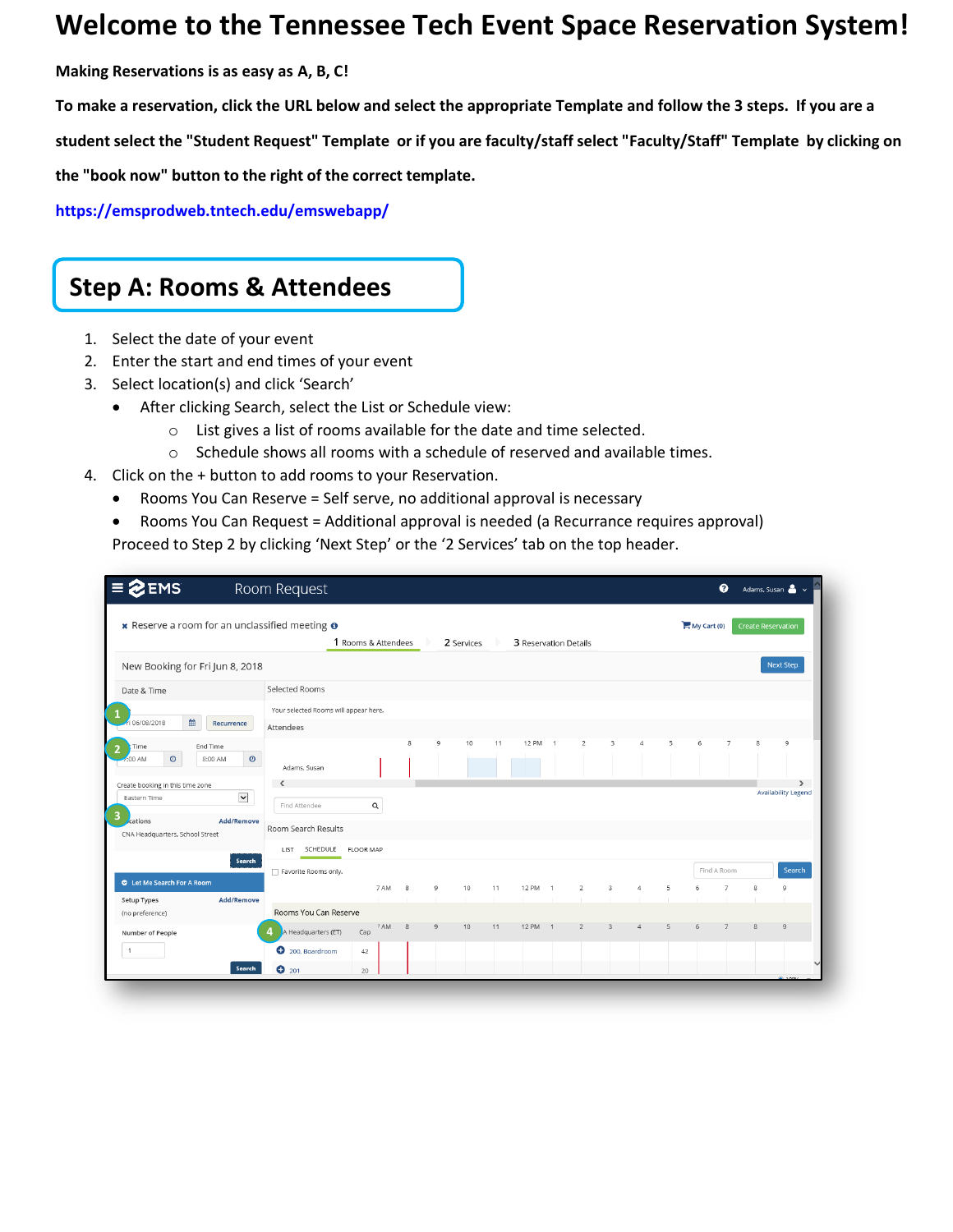# **Step B: Services**

#### **Add services to your Reservation (e.g. Catering, AV equipment, Video Conferencing)**

- 1. Select the service(s) you need
- 2. Edit selections by clicking on the pencil, plus or minus icons
- 3. Proceed to Step 3 by clicking on 'Next Step' or '3. Reservation Details' on the top

| <b>EMS</b>                                                                             | Room Request                                                        | ℯ<br>Adams, Susan                                                                                |
|----------------------------------------------------------------------------------------|---------------------------------------------------------------------|--------------------------------------------------------------------------------------------------|
| * Reserve a room for an unclassified meeting $\theta$                                  | 1 Rooms & Attendees                                                 | $Mv$ Cart (1)<br><b>Create Reservation</b><br>2 Services<br>3 Reservation Details                |
| Services For Your Reservation                                                          |                                                                     | <b>Next Step</b>                                                                                 |
| <b>Additional Meeting Resources</b>                                                    |                                                                     | <b>Services Summary</b>                                                                          |
| <b>Additional Meeting Resources</b>                                                    |                                                                     | <b>Additional Meeting Resources</b><br>$\widehat{\phantom{1}}$<br>2<br>۰                         |
| AV - Unclassified                                                                      |                                                                     | Reserved Visitor Parking Spaces<br>٠<br>$\mathbf{1}$<br><b>CMDR Rice</b>                         |
| AV - Unclassified                                                                      |                                                                     | $\widehat{\phantom{1}}$<br>۰<br>Catering, 7:00 AM - 8:00 AM, Pantry Pick Up, Estimated Count: 10 |
| <b>Beverages Only</b>                                                                  |                                                                     |                                                                                                  |
| Beverages Only                                                                         |                                                                     | ۰<br>10<br>Alexandria Pastry Assorted Bagels /<br>$\widehat{\phantom{1}}$                        |
| Catering                                                                               |                                                                     |                                                                                                  |
| <b>Start Time [ET]</b><br>End Time [ET]<br>$_{\odot}$<br>$\odot$<br>7:00 AM<br>8:00 AM | <b>Service Type</b><br>Count<br>$\check{ }$<br>Pantry Pick Up<br>10 | Estimated                                                                                        |
| Alexandria Pastry Shop Breakfast                                                       |                                                                     | $\checkmark$                                                                                     |
| Alexandria Pastry Assorted Bagels                                                      | Alexandria Pastry Breakfast Panini                                  |                                                                                                  |
| Alexandria Pastry Breakfast Quesadillas                                                | Alexandria Pastry Breakfast Sandwich                                |                                                                                                  |
| Alexandria Pastry Breakfast Sides                                                      | Alexandria Pastry Frittata                                          |                                                                                                  |